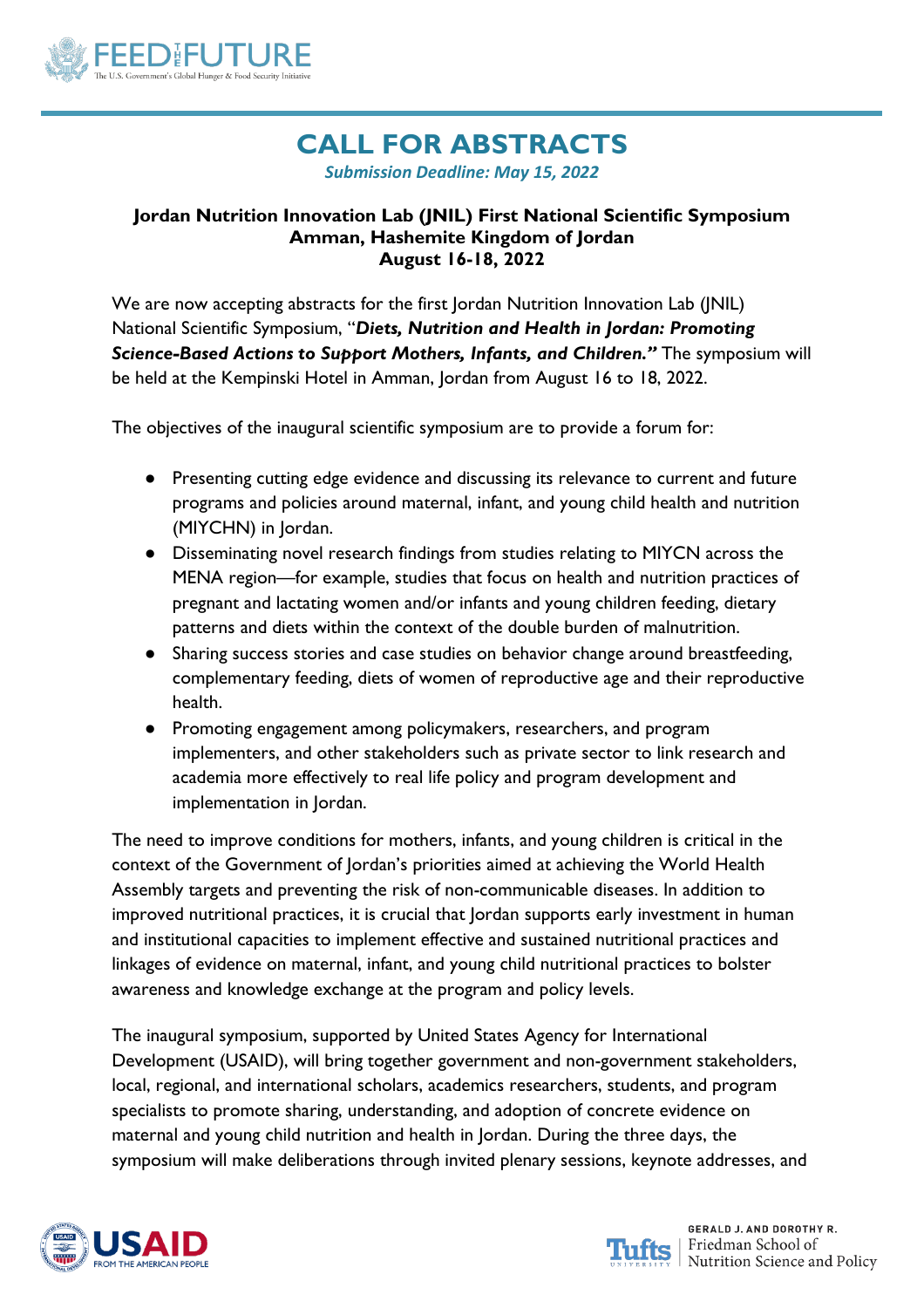policy dialogues as well as competed oral and poster presentation sessions to share cuttingedge science and evidence. The symposium will also provide an opportunity for local academics, students, and young professionals to participate in learning labs (short workshops) to enrich their knowledge of novel tools, methods, and metrics on MIYCN research and programs through leading scientists and program specialists in Jordan and abroad.

The symposium is organized by the Jordan Nutrition Innovation Lab at the Friedman School of Nutrition Science and Policy at Tufts University in collaboration with the University of Jordan (Faculty of Nursing, Medicine, Agriculture/Nutrition).

## **Call for Abstracts**

The Jordan Nutrition Innovation Lab invites the submission of abstracts for the first national symposium, "Diets, Nutrition and Health in Jordan: Promoting Science-Based Actions to Support Mothers, Infants, and Children" on 16-18 August 2022. The symposium program will include invited paper sessions for which we are currently soliciting abstracts, as well as other sessions such as keynote speeches and research and panels, organized in collaboration with partner and cohosting organizations. Submissions from Jordan researchers are strongly encouraged.

### **Abstract Submission Guidelines**

Submitted abstracts should meet the following requirements:

- **Authors:** Full names and surnames of all authors should be included, as well as other data requested during the submission process. Affiliation (Institution only) must be included correctly.
- **Title:** Concise, 30 words maximum in sentence case (not in capital or lower-case letters only). Please use only recognizable abbreviations.
- **Contents:** The following aspects must be included:
	- Background and objectives
	- Methods
	- Results
	- Conclusions
	- Keywords: 5 keywords maximum
	- Conflict of Interest Disclosure (if any)
	- Further Collaborators (if any, including further co-authors if they exceed the permitted number)
- **Length:** Text length in the abstract body should not exceed 350 words.
- **Abbreviations:** Standardized abbreviations shall be used in the body of the abstract. When specific or unusual abbreviations are used, they shall appear in brackets after each complete term the first time they are used.

#### *Please carefully review the abstract before submitting.*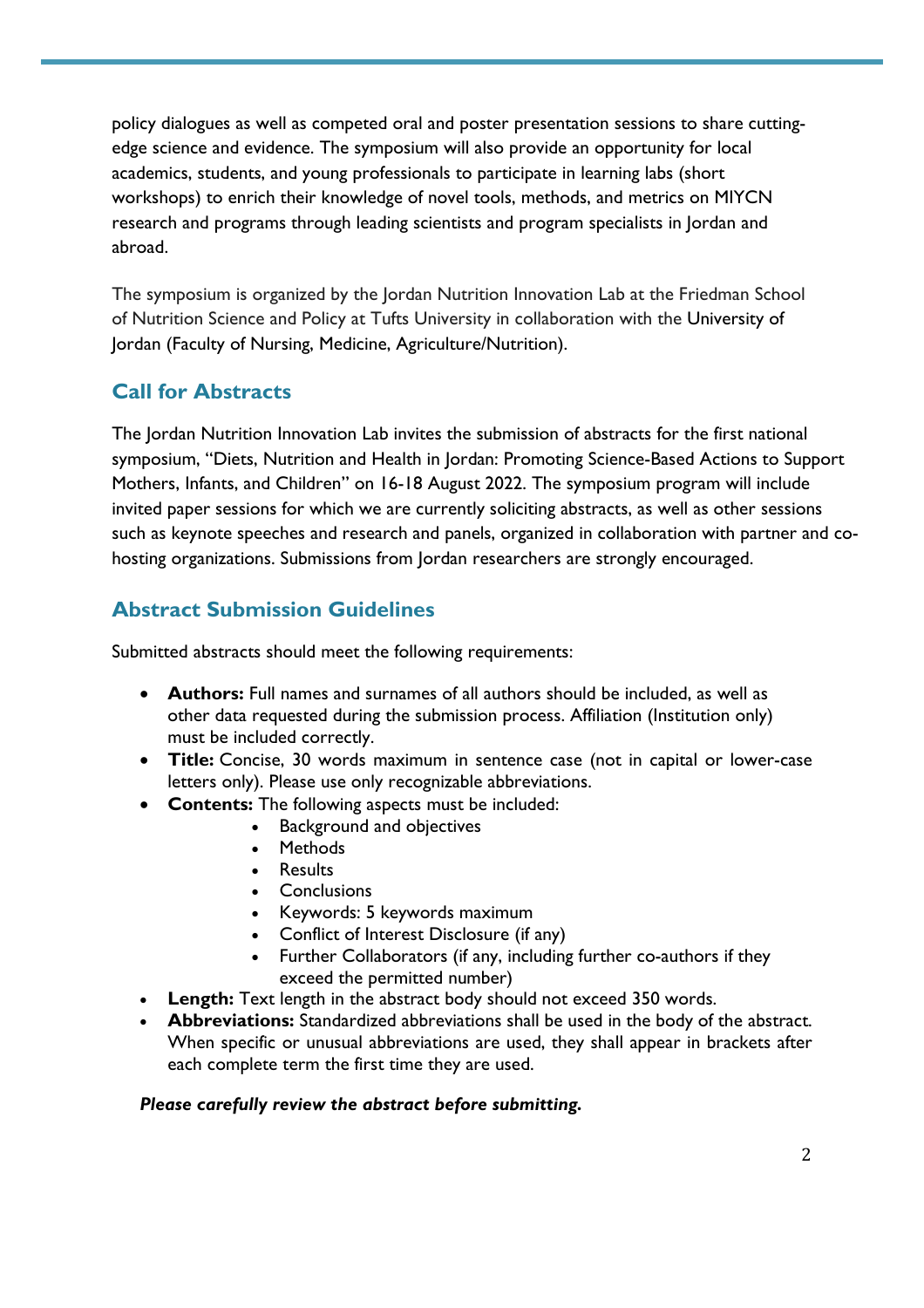### **Symposium Themes**

We welcome abstracts under the following broad research themes:

- 1. Nutrition transition with a focus on women of reproductive age and young children
- 2. Maternal health, nutritional status, and diet quality
- 3. Infant and young child nutritional status, feeding, health and diets
- 4. Research around policies and programs targeting maternal, infant and young child nutrition
	- Overweight, obesity and non-communicable diseases
	- Food culture and lifestyle, and its role in the nutrition transition with a focus on maternal health and nutrition
	- Dietary practices at the household and individual level in Jordan and the nutrition transition
	- Diet quality during pregnancy and lactation
	- Socio-ecological and environmental determinants of nutritional status and/or diet quality in women of reproductive age
	- Nutritional and food security status in refugee populations (women of reproductive age, in pregnancy and/or lactation)
	- Impacts of COVID on maternal health and nutritional status (refugee and non-refugee situations)
	- Breastfeeding, breastmilk substitutes in Jordan: challenges, barriers, and opportunities
	- Baby Friendly Health Initiatives: status, challenges, barriers, and opportunities
	- Socio-ecological and environmental determinants of infant and young child diets, nutrition and feeding practices
	- Nutrition social behavior change communications for improved breastfeeding and IYCF practices
	- Role of maternal knowledge, practices, and attitudes in supporting healthier diets
	- Impacts of COVID on IYCF
	- Diets in early life and nutritional status
	- The role of the food environment in supporting consumption of ultra-processed foods in early life
	- Policy and programmatic research with a focus on maternal, infant, and young child health and nutrition (MIYCHN).
	- Role of lactation counseling to support early initiation and exclusive breastfeeding at population scale
	- Role of health care providers in supporting MIYCHN